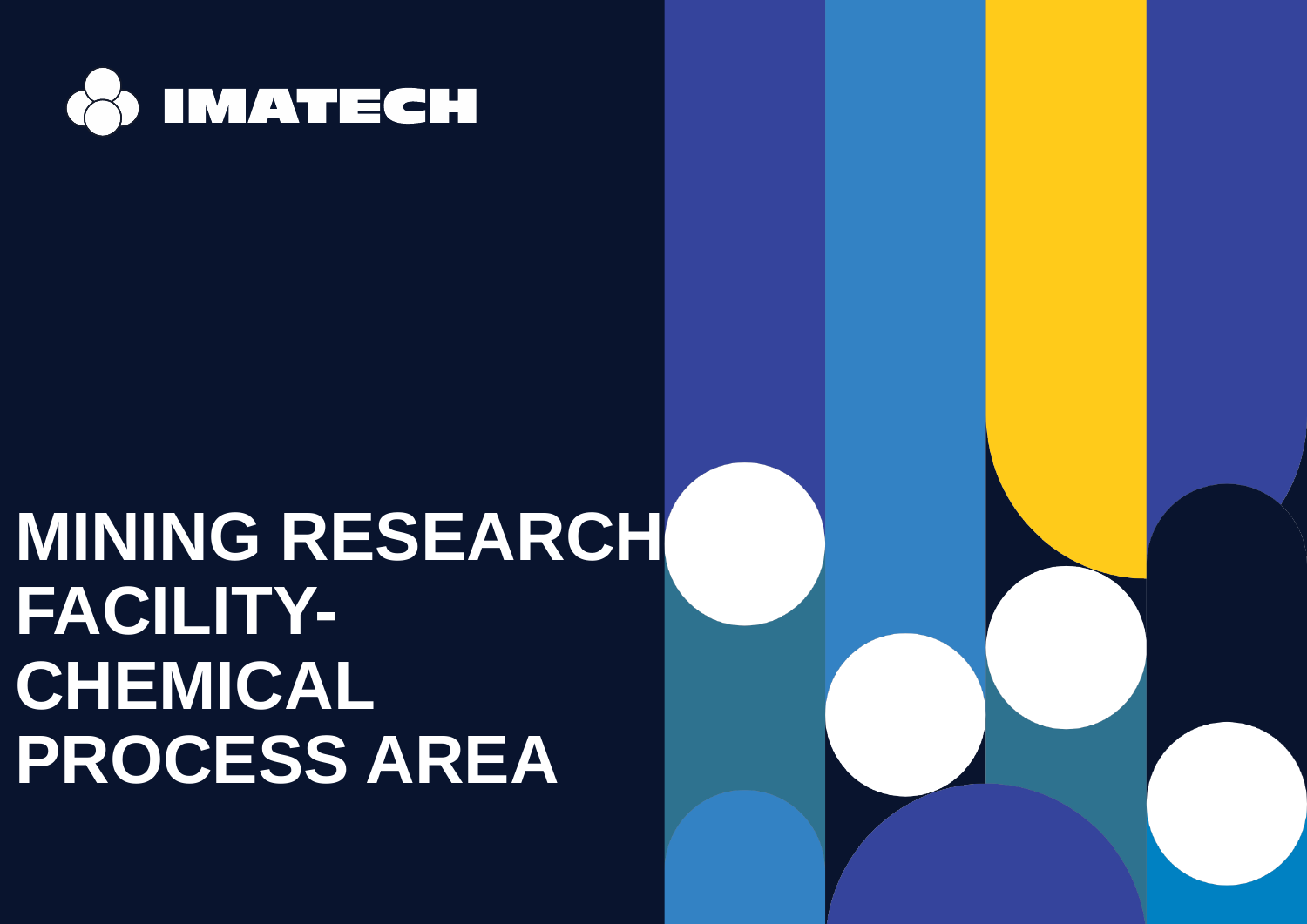## **SUMMARY**

#### **Industry**: Mining Processing

**Product**: Chesterton® ARC CS2 and Chesterton® ARC CS4

**Plant: Pilot Plant Research Facility** 

**Location:** NSW, Australia

**Summary: Degraded coatings and concrete** removed and renewed using ARC chemical resistant coatings in chemical storage areas, production areas, drains and sumps.

**Result:** Long lasting, maintenance free, non-slip finish providing chemical protection of the concrete.



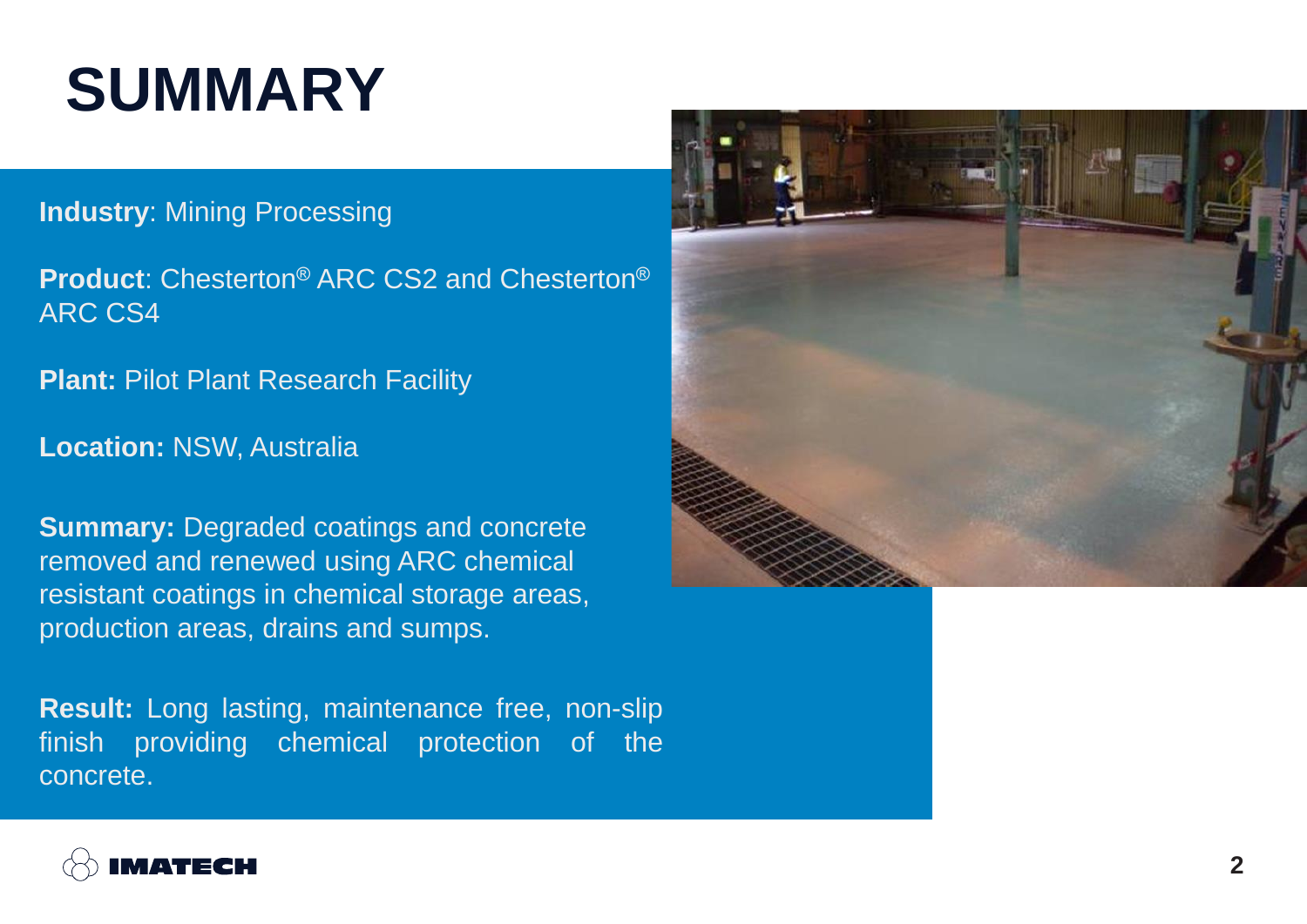# **PROBLEM DESCRIPTION**

- Previous coatings, grouts and sealants had failed leaving the floor.
- Drains, sumps and expansion joints exposed to various chemicals including sulphuric acid, caustic and other industrial chemicals.



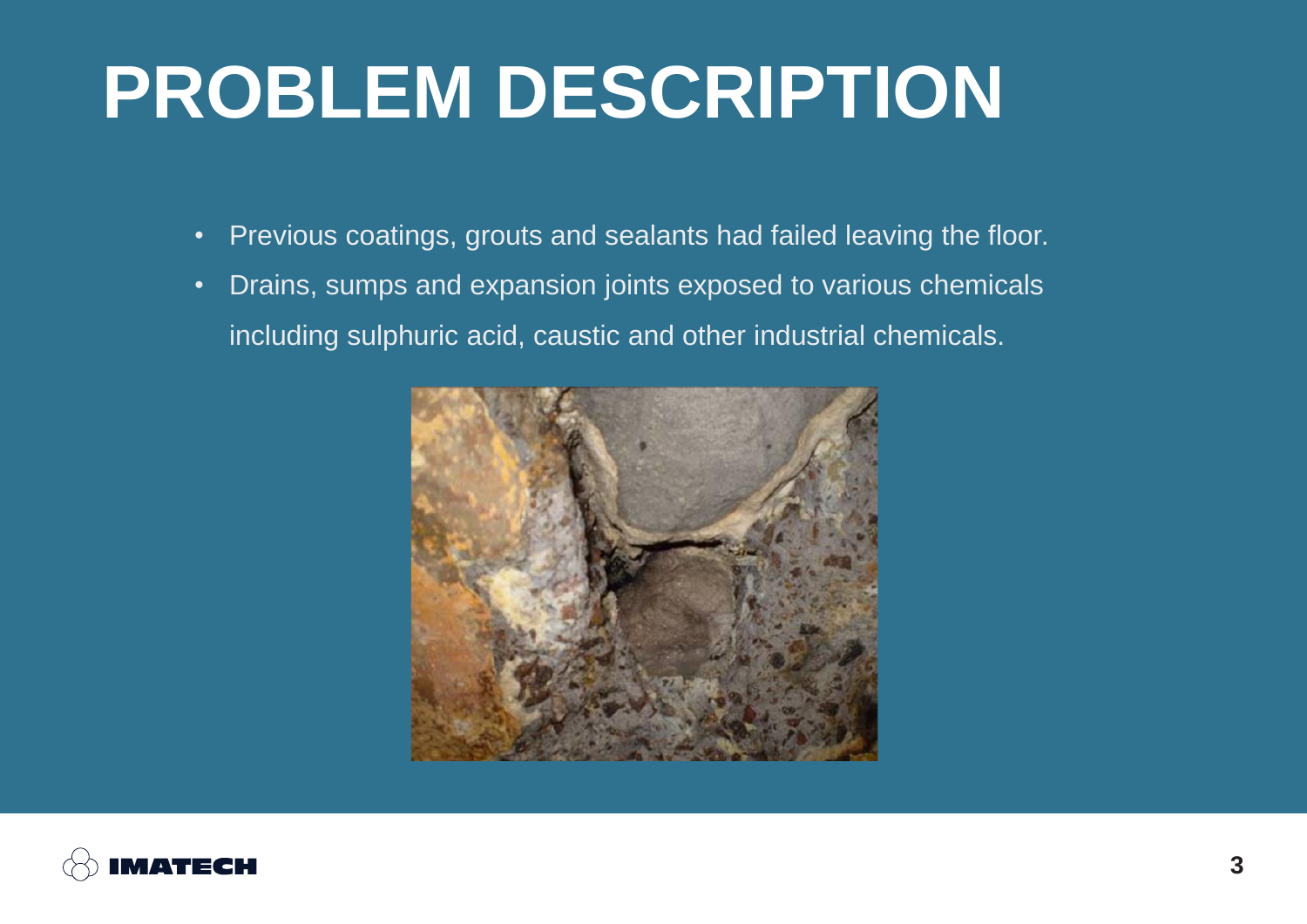## **SOLUTION**

- Previous coatings, sealants and damaged concrete were removed using grinding, abrasive blasting and water blasting.
- Heavily degraded areas, in the drains, sumps and around the expansion joints were rebuilt using ARC 988 quartz composite coating.
- Chesterton® ARC CS2 and Chesterton® ARC CS4 were used to protect the floors, drains and sumps.
- Floor coatings incorporated Imatech's non-slip surface finish.
- All expansion joints were resealed using Emerseal CR.





Final Coat ARC CS2 and ARC CS4

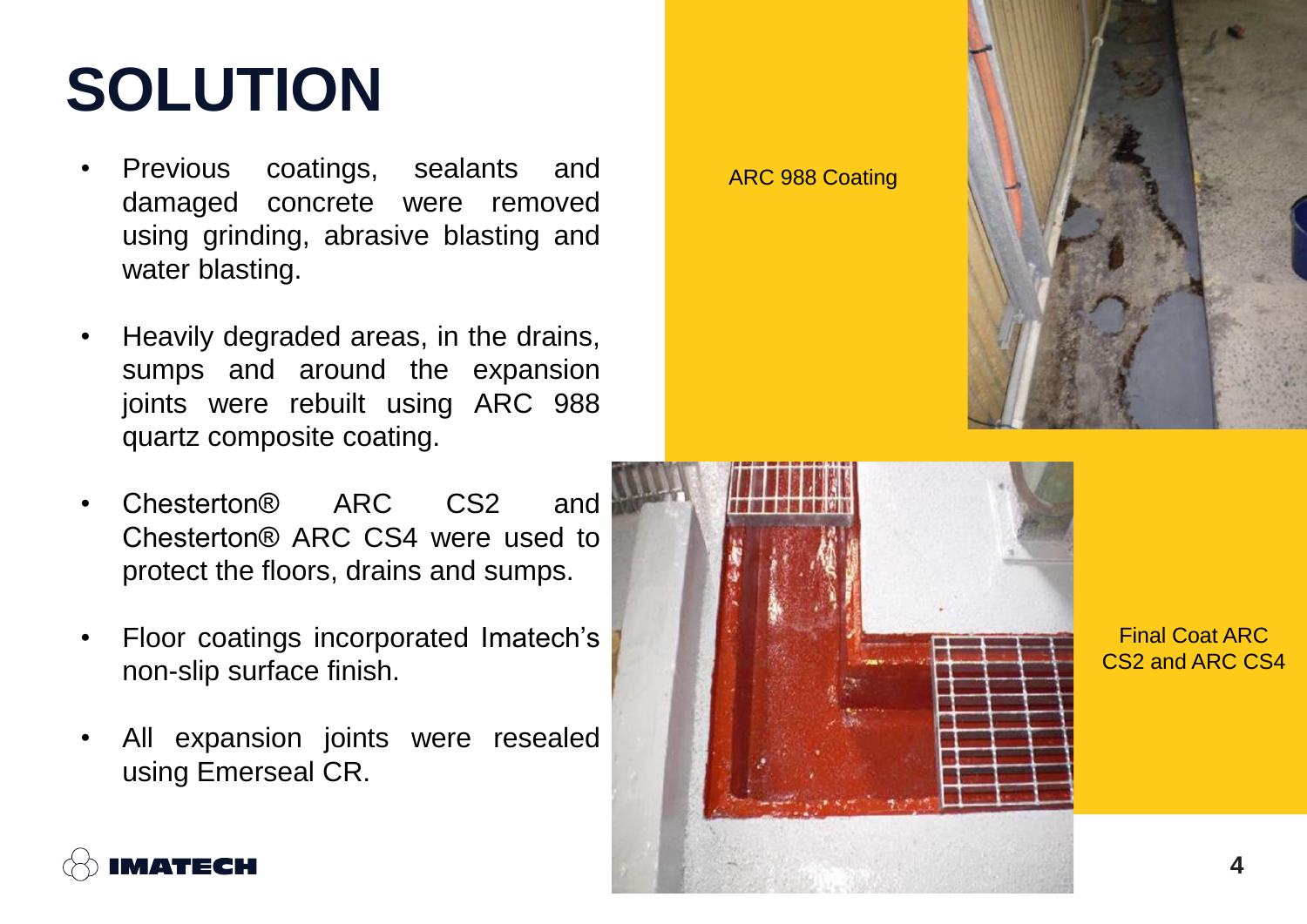### **RESULTS**

After 18+ months, the coatings are in excellent condition. There is no delamination or chemical attack of the coatings under constant foot traffic, forklift traffic and regular exposure to high concentrations of acids and other chemical solutions.

All the surfaces are regularly maintained and cleaned using automated floor cleaners and high pressure water blasting.